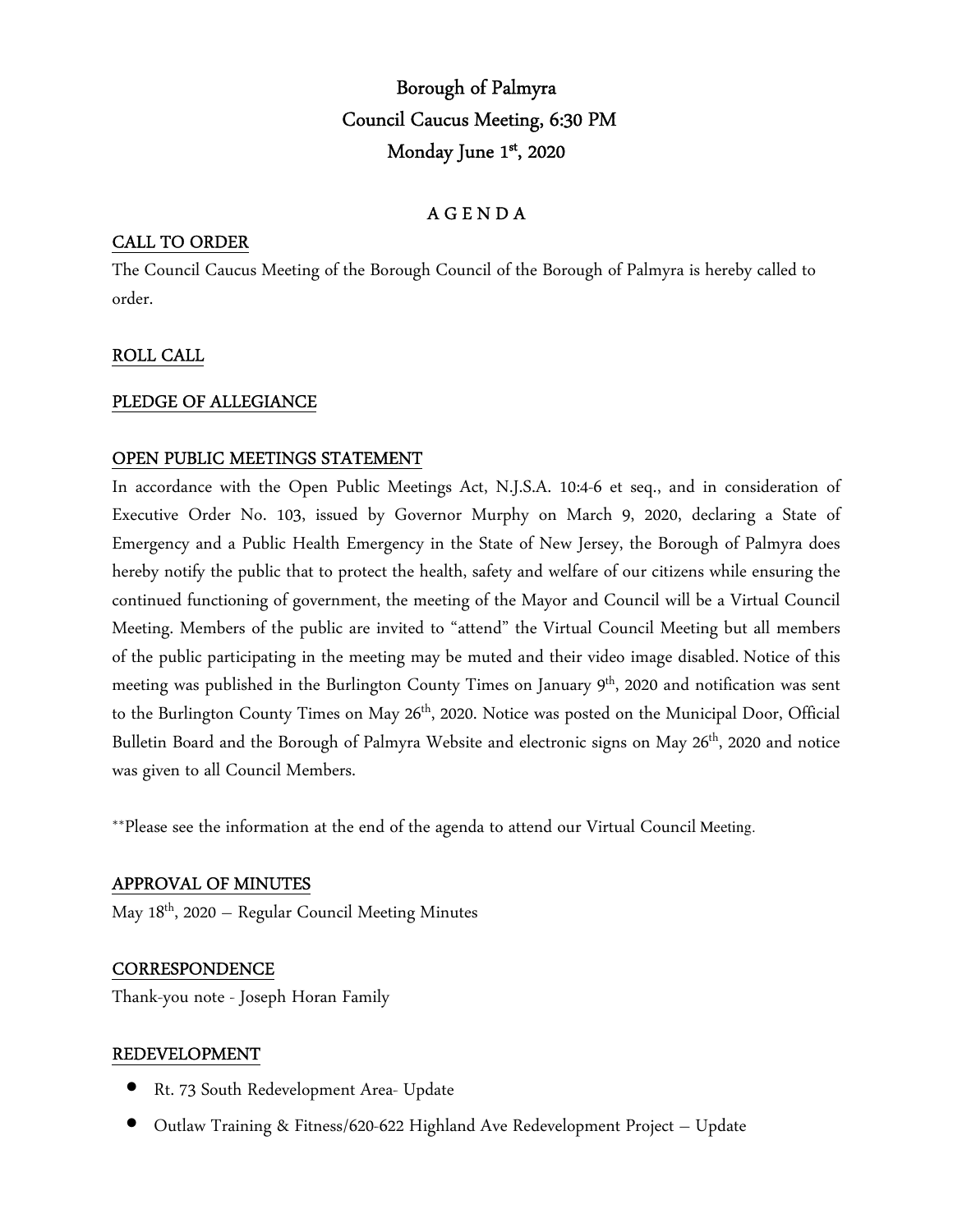• Redevelopment Study Block 80 Lot 6, former Knights of Columbus property

#### PROFESSIONAL UPDATES

William Kirchner, ERI

## PUBLIC COMMENT

We request those participants wishing to have or make a Public comment, email their questions or comments in advance to Borough Clerk Rita Jackson at djackson@boroughofpalmyra.com. The opportunity to submit comments prior to meeting expires at 12:00 PM on Monday June 1<sup>st</sup>, 2020. You must include "Meeting Question/ Comment" in the subject line and your name and full address for your comment to be considered valid. Comments submitted in a timely and complete manner will be reviewed and read during the virtual Council Meeting; it may be necessary to follow-up with persons submitting comments at a later date. All comments will become part of the record and included with the Meeting Minutes.

For those choose to "attend" the Virtual Meeting, Mayor Tait will open the meeting to the public for comments. Comments should be limited to no more than (2) two minutes. All comments will become part of the record and included with the Meeting Minutes.

#### ORDINANCES

## ORDINANCE ON FIRST READING (public hearing on June 15<sup>th</sup>,. 2020)

Ordinance 2020-05 An Ordinance of the Borough of Palmyra, County of Burlington, State of New Jersey, Appropriating the sum of \$22,000.00 now Available from the Capital Improvement Fund for Laptops with Secure Remote Access Implementation Improvements.

#### RESOLUTIONS consent agenda

Resolution 2020-128 and Resolution 2020-129 will be enacted as a single motion, if either resolution needs additional discussion it will be removed from the consent agenda and voted on separately.

Resolution 2020-128, Resolution Appointing Tanyika Johns, as Interim Tax Collector for the Borough of Palmyra Working Part-time with office hours on Monday evenings for the amount of \$15,000.00. Resolution 2020-129, Resolution Awarding a Contract to Coastline Construction, LLC for the Sanitary Sewer Replacement (For Public Road Pump Station Elimination) Project Per ERI's Recommendation of Award Letter Dated May 27<sup>th</sup>, 2020 in the amount of \$905,833.50.

#### DISCUSSION ITEMS

• COAH- Settlement Agreement with Fair Share Housing Center